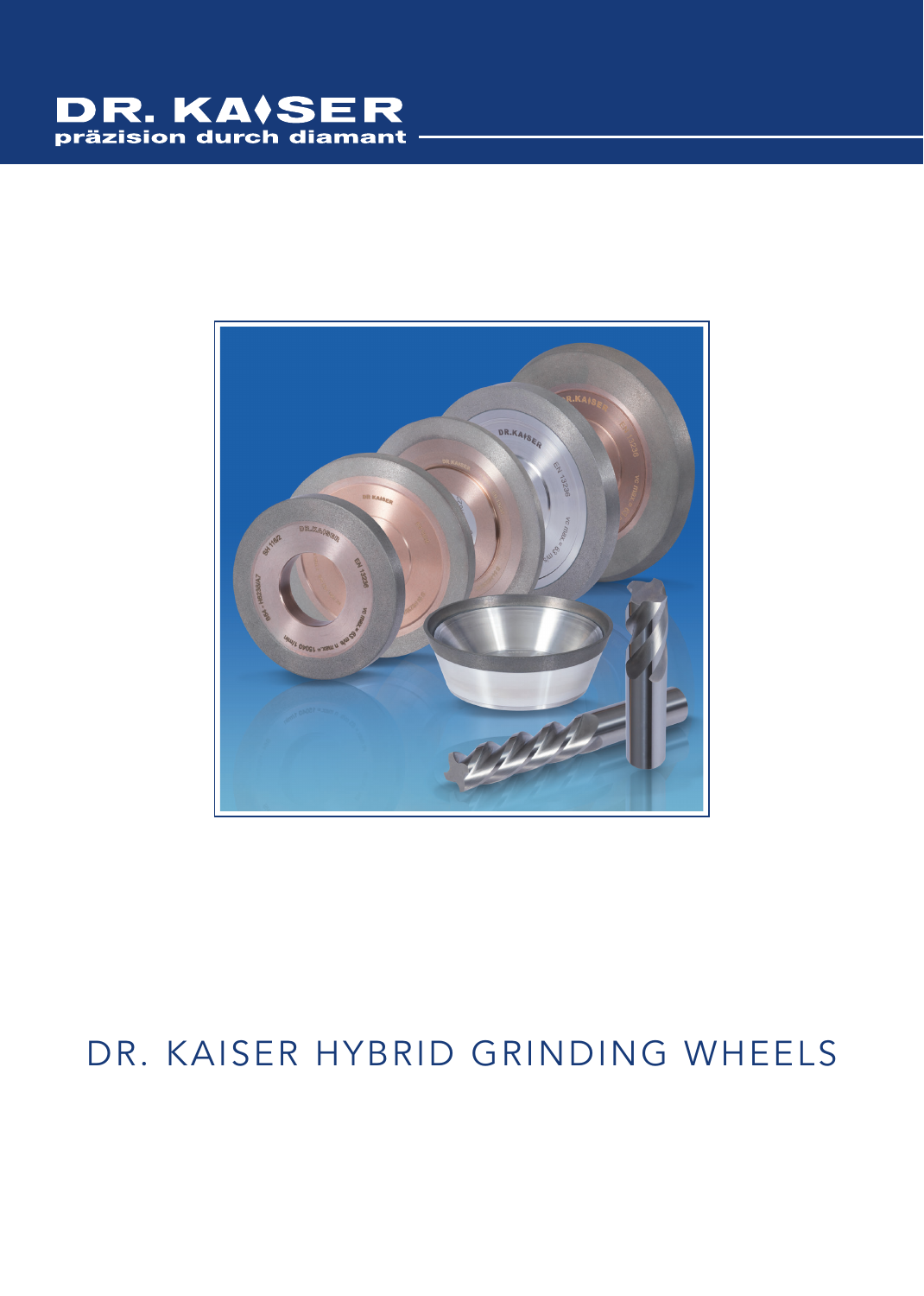#### HIGH STRENGTH FOR DIAMOND AND CBN: FINE BRONZE RESIN BOND

The most important criterion for economical grinding is the cutting ability of the abrasive coating. DR. KAISER has recently developed a new dressable bond system for tool grinding of carbide and HSS: the fine bronze synthetic resin hybrid bond.

The diamonds for the carbide or CBN grains for HSS machining are bonded in a fine bronze skeleton with a temperature-stable synthetic resin filling and are thus optimally held.

The new hybrid bond system enables high stock removal rates over a long period of time and high stability of the grinding wheel edge at the same time. Compared to standard metal bonds, the self-sharpening effect of the grinding wheel can be used, which significantly increases the time between truing and dressing.



#### HIGH EDGE STABILITY

Tool grinding places the highest demands on the stability of the grinding wheel edge. In many applications the permissible radii are  $R < 0.1$  mm.

Only the highest CBN and diamond qualities in grit sizes between 46 and 91 μm with a finely tuned bonding system can meet these requirements. The easily dressable fine bronze synthetic resin hybrid bond is an ideal partner for these tasks, holding the grain long enough but leaving it free again in due time: Give the new hybrid bond a try!



#### EXCELLENT PROPERTIES FOR TOOL GRINDING

The new generation of grinding wheels uses special diamond and CBN qualities as well as a balanced bronze synthetic resin ratio for the bond. This guarantees a special cut of the self-sharpening bond, the best possible edge stability and at the same time good dressability with SiC wheels (e.g. on external dressing and profiling machines from GEIGER, CLEVELAND, ... or on tool grinding machines such as WALTER, ANCA, SCHÜTTE, ...).

The grinding wheels in all required shapes (e.g. 1A1, 1V1, 6A2, 11V9, 12V9, 14A1, 14E1 etc.) are usually supplied with a temperature-stable bronze base body with adjustable damping properties.

#### STOCK CAPACITY

In our warehouse you will find the most common diameters as 1A1 semi-finished products. If requested by the customer, an adaptation of the geometry can be realized here in the shortest possible time. This enables us to achieve a delivery time of 1-2 weeks and thus to act more flexibly on the market. A stock list of the available tools with additional information can be found on the next page.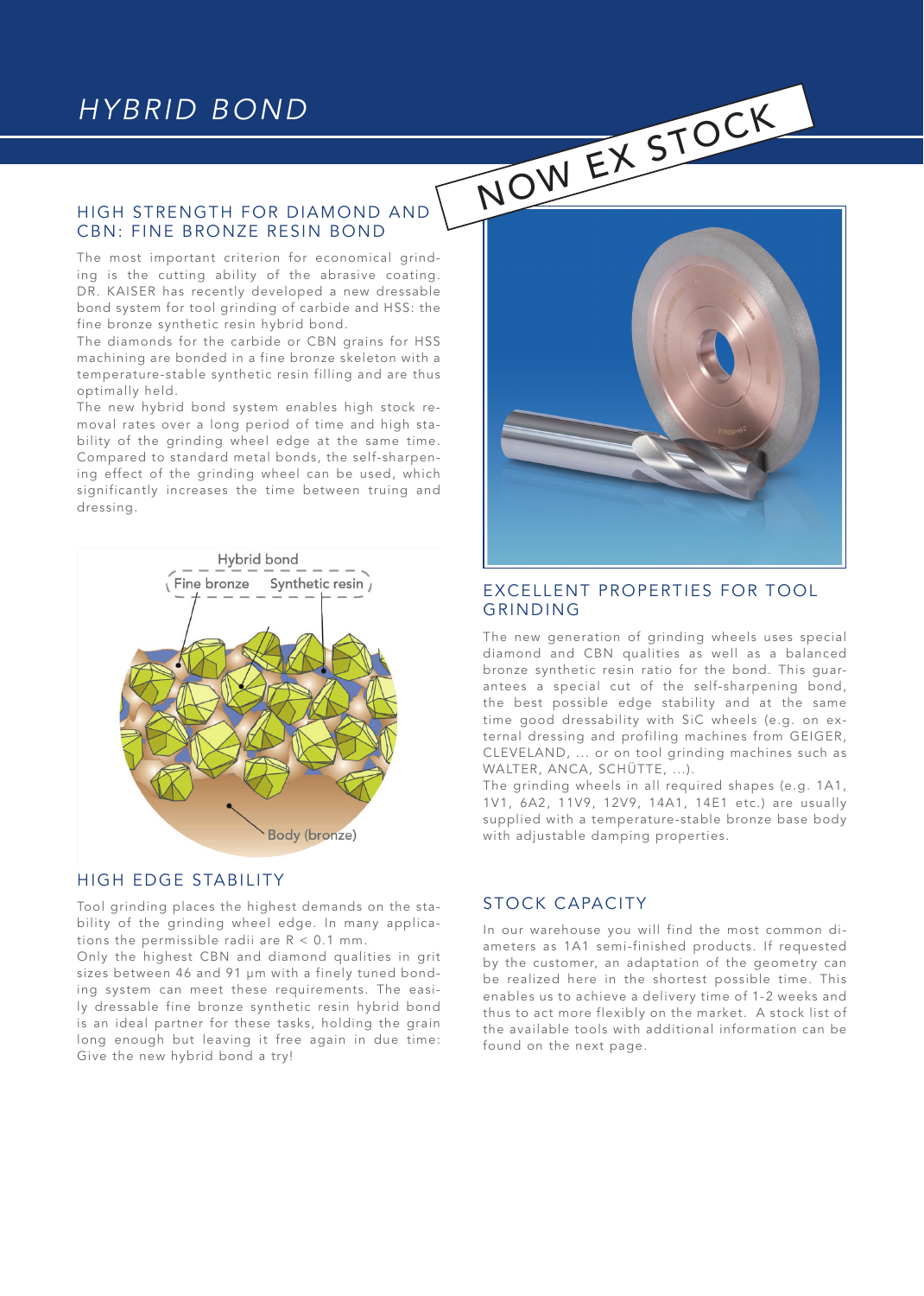| Type             | Item-no. | Bond     | Dimensions                               |  |  |
|------------------|----------|----------|------------------------------------------|--|--|
| 1A1              | 7985019  | H6238/A8 | $100 - 10 - 10 - 20$                     |  |  |
| 1A1              | 79850025 | H6238/A8 | $100 - 10 - 15 - 20$                     |  |  |
| 1A1              | 7985024  | H6238/A7 | $125 - 10 - 10 - 20$                     |  |  |
| 1A1              | 7985070  | H6238/A8 | 125-10-10-20                             |  |  |
| 1A1              | 7985001  | H2120    | 125-10-10-20                             |  |  |
| 1A1              | 7985062  | H6238/A7 | $150 - 10 - 15 - 20$                     |  |  |
| 1A1              | 7985081  | H6238/A8 | $150 - 10 - 15 - 20$                     |  |  |
| 11 <sub>V9</sub> | 7985018  | H6238/A7 | $100 - 2 - 10 - 20$ °-<br>$20 - 10 - 35$ |  |  |

#### STOCK LIST FOR HYBRID TOOLS

#### HIGHEST FLEXIBILITY

All listed grinding wheels are considered standard for immediate use or as semi-finished products to adapt the geometry. This approach allows us to be more flexible on the market and thus enables us to offer our customers an additional advantage.

#### TYPES OF BONDING

DR. KAISER offers the right bonding variant for every application. The customer can choose between three different specifications.

An important factor during the selection is the self-sharpening to be achieved in the process. This characteristic makes the DR. KAISER hybrid grinding wheel unique.

Our bond systems are divided according to degree of hardness, starting from the softest, H6238/A7, to the hardest, H2120.



#### CUSTOMIZATION

Every hybrid grinding wheel can be modified with a wide variety of options. For example it is possible to rework a 1A1 to a 3A1 or to a 1V1 with an angle for a short time.

And if it is not possible for us to adapt your hybrid grinding wheel at short notice, we will produce your individual grinding wheel within 6 weeks.

#### **SERVICE**

We are gladly assist you in choosing the right DR. KAISER hybrid grinding wheel. Please do not hesitate to contact us.

Price information is available on request. Depending on the effort required, a small additional customizing fee will be applied.

On the next page you can see an application example with an optimization chart, which might help you to find the best grinding parameters.



DR. KAISER DIAMANTWERKZEUGE GmbH & Co. KG Am Wasserturm 33 G – 29223 Celle – Germany www.drkaiser.de

Florian Meyer Produktbereich Keramische Schleifscheiben Division Grinding Wheels Tel. +49-(0)5141-9386-1145 Florian.Meyer@drkaiser.de